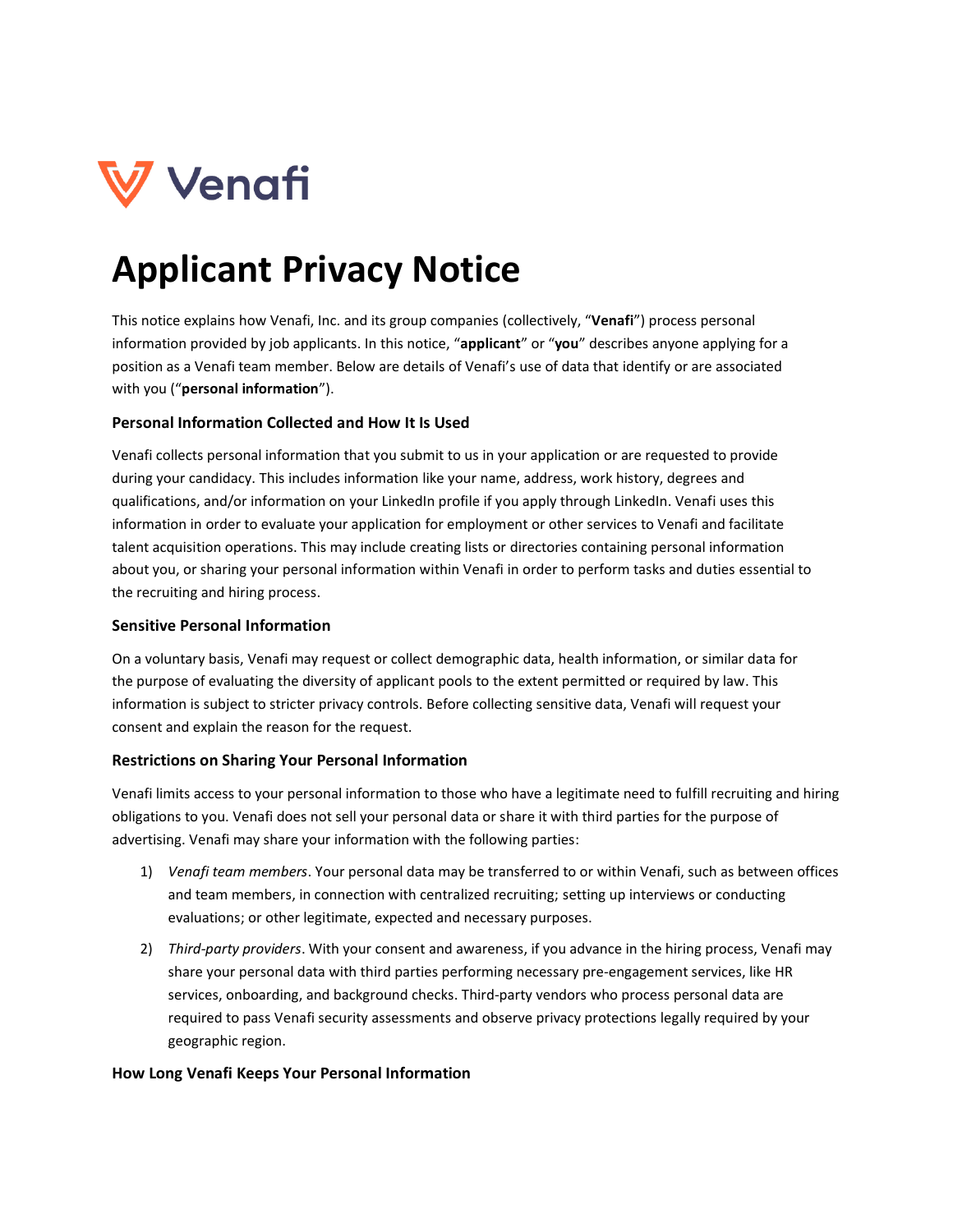

Your personal data will be retained only as long as necessary for business processes or continuity, and in accordance with Venafi's legal obligations and legitimate interests. This means Venafi will keep your information through the duration of your candidacy, or for so long as you are a Venafi team member if you are engaged by Venafi, as well as a reasonable length of time after to fulfil outstanding legal obligations. Venafi will delete your personal information once there is no legal or business need to access it.

\_\_\_\_\_\_\_\_\_\_\_\_\_\_\_\_\_\_\_\_\_\_\_\_\_\_\_\_\_\_\_\_\_\_\_\_\_\_\_\_\_\_\_\_\_\_\_\_\_\_\_\_\_\_\_\_\_\_\_\_\_\_\_\_\_\_\_\_\_\_\_\_\_\_\_\_\_\_\_\_\_\_\_\_

#### **Security of Your Personal Information**

Venafi uses technical, operational, and organizational measures to protect your personal information and detect security threats to your information and company networks. Information security is a Venafi business requirement and personal data is subject to heightened security policies. Sensitive personal information is shared in secure and controlled environments where team members can manage and restrict access on an ongoing basis.

#### **Legal Basis for Collecting Data and Processing Overseas (EU, UK, and Australia Applicants)**

Venafi collects personal data where the processing is based on legitimate interests under the law and not outweighed by your fundamental privacy rights. Venafi collects your data with your informed consent and as needed to consider your application and comply with legal obligations.

By submitting an application to Venafi, you are agreeing to disclose your personal information directly and on your own initiative to a data controller organization located outside your home country (e.g., outside the EEA, the UK, and Australia), at the following address:

Venafi, Inc., 175 E 400 S, Suite 300, Salt Lake City, UT 84111 USA.

By using Venafi's online application service, you are also agreeing to disclose personal information directly and on your own initiative to a data processing organization located outside your home country:

Greenhouse Software, Inc., 18 W. 18th Street, 11th Fl., New York, New York 10011, USA.

#### **Your Rights Over Your Personal Information (EU, UK, Australia, and California Applicants)**

EU and UK applicants can find a description of their rights in Appendix A. Australia applicants can find a description of their rights in Appendix B. California applicants can find a description of their rights in Appendix C.

#### **Changes to this Notice**

Venafi may update this privacy notice and will indicate material updates in the "last modified" date below. Changes are effective when they are posted on this page.

#### *This privacy notice was last modified on April 6, 2022.*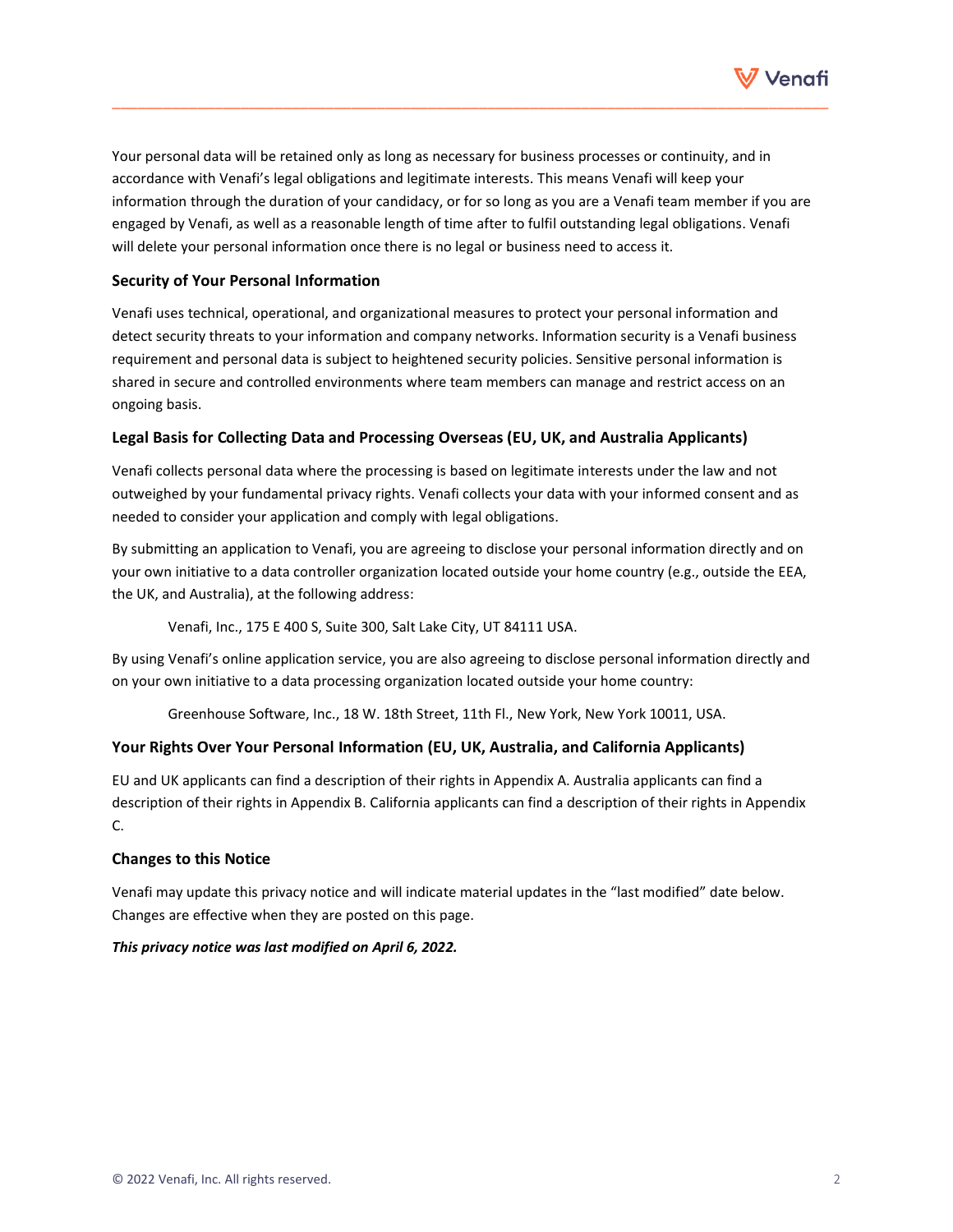

## **Appendix A**

\_\_\_\_\_\_\_\_\_\_\_\_\_\_\_\_\_\_\_\_\_\_\_\_\_\_\_\_\_\_\_\_\_\_\_\_\_\_\_\_\_\_\_\_\_\_\_\_\_\_\_\_\_\_\_\_\_\_\_\_\_\_\_\_\_\_\_\_\_\_\_\_\_\_\_\_\_\_\_\_\_\_\_\_

#### 1.1 **Privacy Rights of EU/UK Applicants.**

- 1.2 If you wish to exercise any rights outlined below, please contac[t recruiting@venafi.com.](mailto:recruiting@venafi.com)
- 1.3 In accordance with applicable EU and UK privacy law, applicants who reside in the EU or the UK have the following data privacy rights:
	- (a) **Right of information**. You have the right to know the categories of personal information being processed about you and for what purpose; the categories of recipients with whom your personal information may be shared; and applicable data retention periods. This information is included in the above Privacy Notice.
	- (b) **Right of access**. You have the right to request and obtain access to the personal information held about you.
	- (c) **Right of portability**. You have the right, in certain circumstances, to receive a copy of the personal information held about you in a structured, commonly used, machine-readable format that supports re-use, or to request the transfer of your personal information to another person.
	- (d) **Right to rectification**. You have the right to obtain rectification of any inaccurate or incomplete personal information held about you.
	- (e) **Right to erasure**. You have the right, in some circumstances, to require erasure of your personal information without undue delay if the continued processing of that personal information is not justified.
	- (f) **Right to restriction**. You have the right, in some circumstances, to require restriction of the purposesfor which your personal information if being processed if the continued processing of the information is not justified, including because you contest its accuracy.
	- (g) **Right to object**. You have a right, in some circumstances, to object to data processing. There may, however, be compelling reasons for continuing to process your information, and Venafi will assess and inform you if that is the case.
	- (h) **Right to avoid automated decision-making.** You have a right, in some circumstances, to submit a request to challenge any automated decision-making and use of data for automated profiling.
- 1.4 EU residents also have the right to lodge a privacy complaint to the supervisory authority in your home country, listed here: [https://edpb.europa.eu/about-edpb/about-edpb/members\\_en.](https://edpb.europa.eu/about-edpb/about-edpb/members_en) UK residents should consult the Information Commissioner's Office at [https://ico.org.uk/global/contact-us.](https://ico.org.uk/global/contact-us)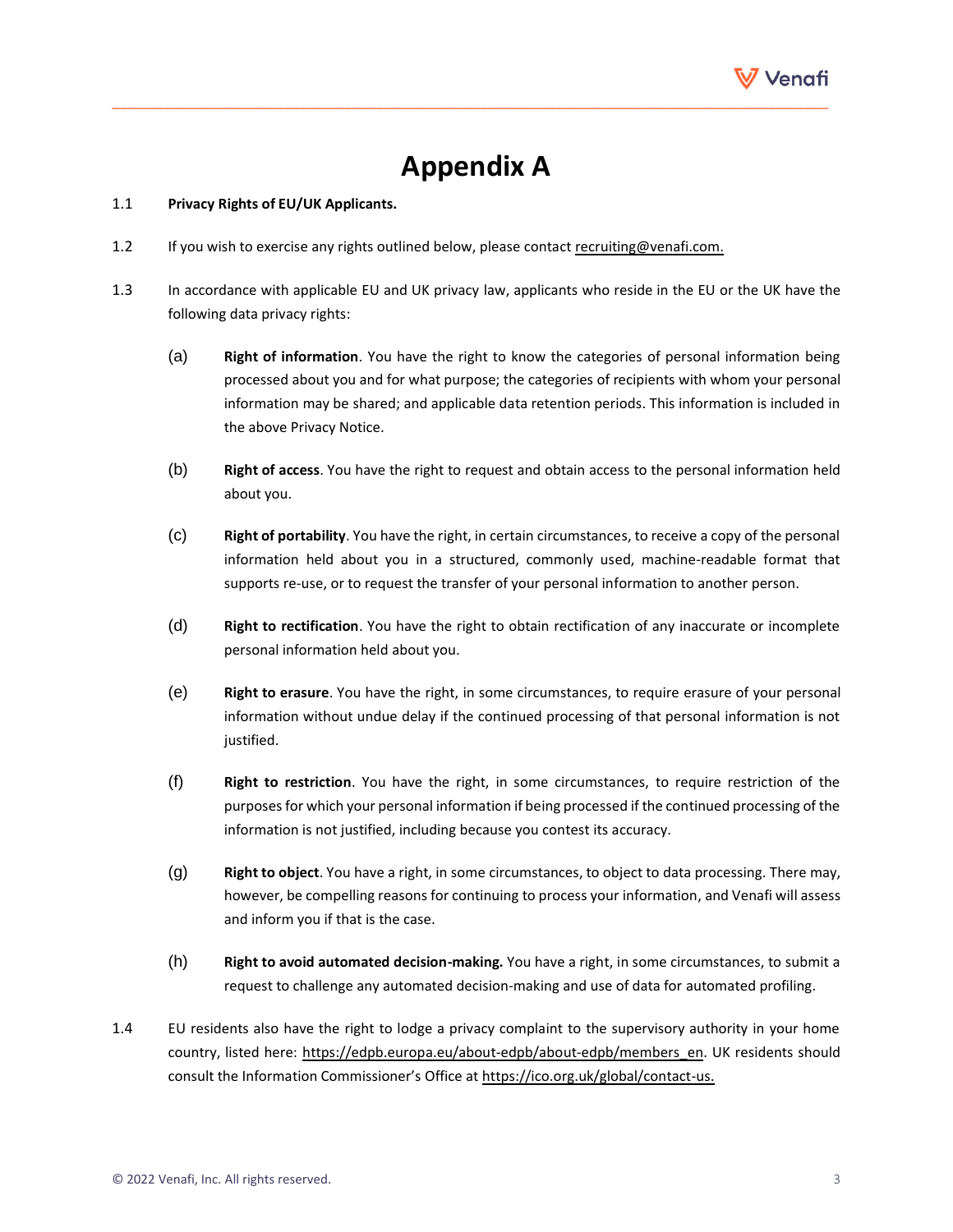

## **Appendix B**

\_\_\_\_\_\_\_\_\_\_\_\_\_\_\_\_\_\_\_\_\_\_\_\_\_\_\_\_\_\_\_\_\_\_\_\_\_\_\_\_\_\_\_\_\_\_\_\_\_\_\_\_\_\_\_\_\_\_\_\_\_\_\_\_\_\_\_\_\_\_\_\_\_\_\_\_\_\_\_\_\_\_\_\_

#### 1.5 **Privacy Rights of Australia Applicants.**

- 1.6 If you wish to exercise any rights outlined below, please contac[t recruiting@venafi.com.](mailto:recruiting@venafi.com)
- 1.7 Residents of Australia have the following rights in respect of your personal information:
	- (a) **Right to know**. You have the right to know why your personal data is being collected, how it will be used, and who it will be disclosed to. This information is included in the above Privacy Notice.
	- (b) **Right to access**. You have the right, in some circumstances, to request access to the personal information held about you.
	- (c) **Right to request information in your preferred format.** You have the right to access your personal information in a format requested by you if it is reasonable and practicable to do so.
	- (d) **Right to correction of information.** You have the right, in some circumstances, to request rectification of information held about you that is inaccurate or outdated.
	- (e) **Right to object.** You have the right to file a complaint with enforcement authorities if you believe your personal information has been mishandled. You can do so by following the instructions provided at [https://www.oaic.gov.au/privacy/privacy-complaints/lodge-a](https://www.oaic.gov.au/privacy/privacy-complaints/lodge-a-privacy-complaint-with-us)[privacy-complaint-with-us.](https://www.oaic.gov.au/privacy/privacy-complaints/lodge-a-privacy-complaint-with-us)

### **Appendix C**

#### 1.8 **Privacy Rights of California Applicants.**

- 1.9 If you wish to exercise any rights outlined below, please contact [recruiting@venafi.com.](mailto:recruiting@venafi.com)
- 1.10 Starting January 1, 2023, California residents have the following rights in respect of your personal information:
	- (a) **Right to know.** You have the right, in some circumstances, to obtain the following:
		- (i) a disclosure explaining how your personal information is collected and used, including the categories of information collected, the business purpose for collecting it, and categories of third parties it is shared with; and
		- (ii) reasonably accessible "specific pieces of personal information" collected from you, from at least within the past twelve months, provided in an easily understandable and reasonably transferable format.